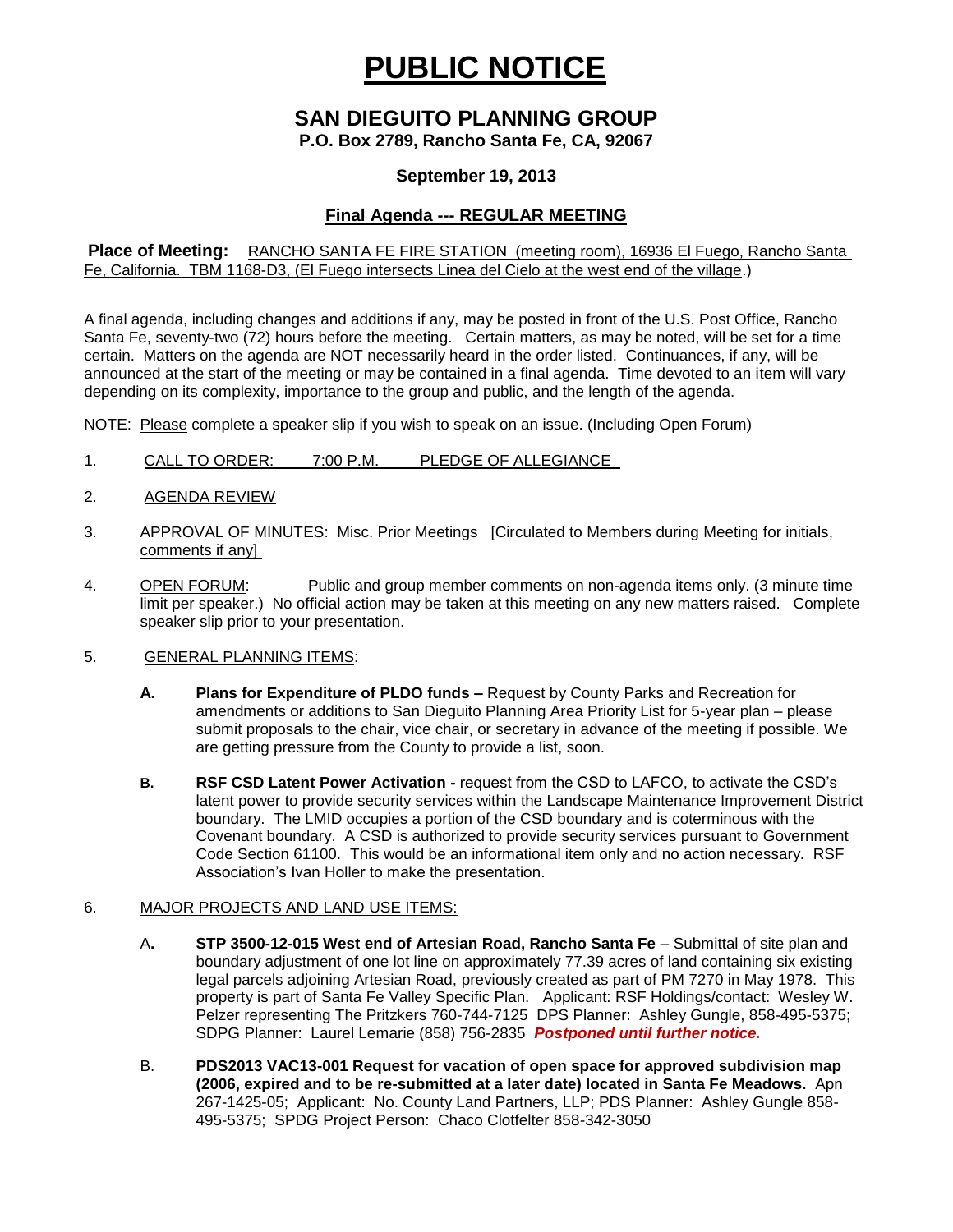- C. **PDS 2012-2700-15684/PDS2012-2240-17341 Mitigated Negative Declaration for Bagley L-Grade and Improvement Plan** for the balanced excavation and fill of 17,250 cubic yards. The project covers six parcels, APN's 267-145-31 thru -34 and 267-146-05 and -08, located at Artesian Road and Rio Vista Road in Rancho Santa Fe. Comments on this proposed Mitigated Negative Declaration must be received no later than September 13, 2013. Applicant: San Dieguito Engineering representing the applicant, Richard Bagley 760-753-5525; PDS Contact: Don Kraft 858-694-3856, SDPG Planner: Discussion ensued regarding the dilemma that this project was previously assigned to a person no longer a member of the Group, so getting it reassigned posed a delay of review. Lois will contact the PDS planner to request an extension of our comments to the 20<sup>th</sup> (1 week extension). **Continued to 9-19-13**
- D. **PDS2013 VAR 13-002 Handley Residence - Request for variance to front yard setback from 100' to 60' located at 154645 Las Planideras, Rancho Santa Fe; APN 268-290-41.** Applicant: Max Wuthrich on behalf of Christine Handley & Carl Gustafson 756-1788; PDS Planner: Ashley Gungle at 858-495-5375; SDPG Member: Lois Jones 760-755-7189.
- E. **PDS 2012-2700-15684/PDS2012-2240-17341 Mitigated Negative Declaration for Bagley L-Grade and Improvement Plan** for the balanced excavation and fill of 17,250 cubic yards. The project covers six parcels, APN's 267-145-31 thru -34 and 267-146-05 and -08, located at Artesian Road and Rio Vista Road in Rancho Santa Fe. Comments on this proposed Mitigated Negative Declaration must be received no later than September 13, 2013. Applicant: San Dieguito Engineering representing the applicant, Richard Bagley 760-753-5525; PDS Contact: Don Kraft 858-694-3856, SDPG Planner: Ashley Gungle 858-495-5375; SDPG Member: Ira Epstein 858-759-0255
- F. **PDS 2013 ZAP 95-016W3 REPL –** Proposal to modify th existing monopole to accommodate new equipment for an existing wireless site. Antennas consist of 4 new AT&T, 4 new T Mobile and 6 new Verizon panel antennas mounted on an existing 31 ft monopole containing 4 existing antenna. Final antenna count will be 18. New operating equipment also proposed located at 8801 Del Dios Hwy in Escondido. APN 265-320-23-00. Applicant: Karen Adler 760-735-4913; PDS Planner: Marisa Smith 858-694-2621; SDPG Member: Don Willis 858-481-1535
- G. **PDS2013- VAC 13-002; ER 0308-051A; AD 13-037; LPRM 13-004 located at the corner of Rambla de las Flores and El Acebo in Rancho Santa Fe; APN 268-080-20&21; 268-100- 39&40 -** The principal encroachments are pedestrian trails in the remainder of the Biological Open Space. In several instances, these will occur on existing, graded routes. One new proposal is the switchback at the northeastern area. The feature would not be visible except when actually on the trail due to the height of the Chaparral in this area. Another trail area is between the guest house lot 2 and lot 3, through the narrow Biological Open Space area. These trails, especially the new one, would have to be carefully designed and constructed since in some areas, the soil is very sandy and erosive. No horse use on the trails is contemplated since this would introduce high-nitrogen weeds into these preserve area. Applicant: Zain Rodriguez for TX-CA Holdings, LLC 619-325-6333; PDS Planner: Beth Ehsan 858-694-3103; SDPG Member: Laurel Lemarie 858-756-2835 *Postponed to 10-3-13*

#### 7. ADMINISTRATIVE MATTERS:

- **A.** Community Reports
- **B.** Consideration and comments on circulation mail
- **B.** Future agenda items and planning
- **C.** Vote for new members
- **D.** County Filings (Form 700) & Required Training (Ethics)

**NOTE: San Dieguito Planning Group needs new volunteers to fill vacancies on the planning group. This is an opportunity for you to participate in the preservation and responsible development of your community. If you wish to participate, we request you provide the chair with a current resume and attend 2 or 3 meetings, depending on our meeting schedule in the next few months.**

| <b>Future Meeting Dates:</b> | 10/3/13 | 10/17/13 | 10/31/13 | 11/14/13 | 12/06/13 |
|------------------------------|---------|----------|----------|----------|----------|
|------------------------------|---------|----------|----------|----------|----------|